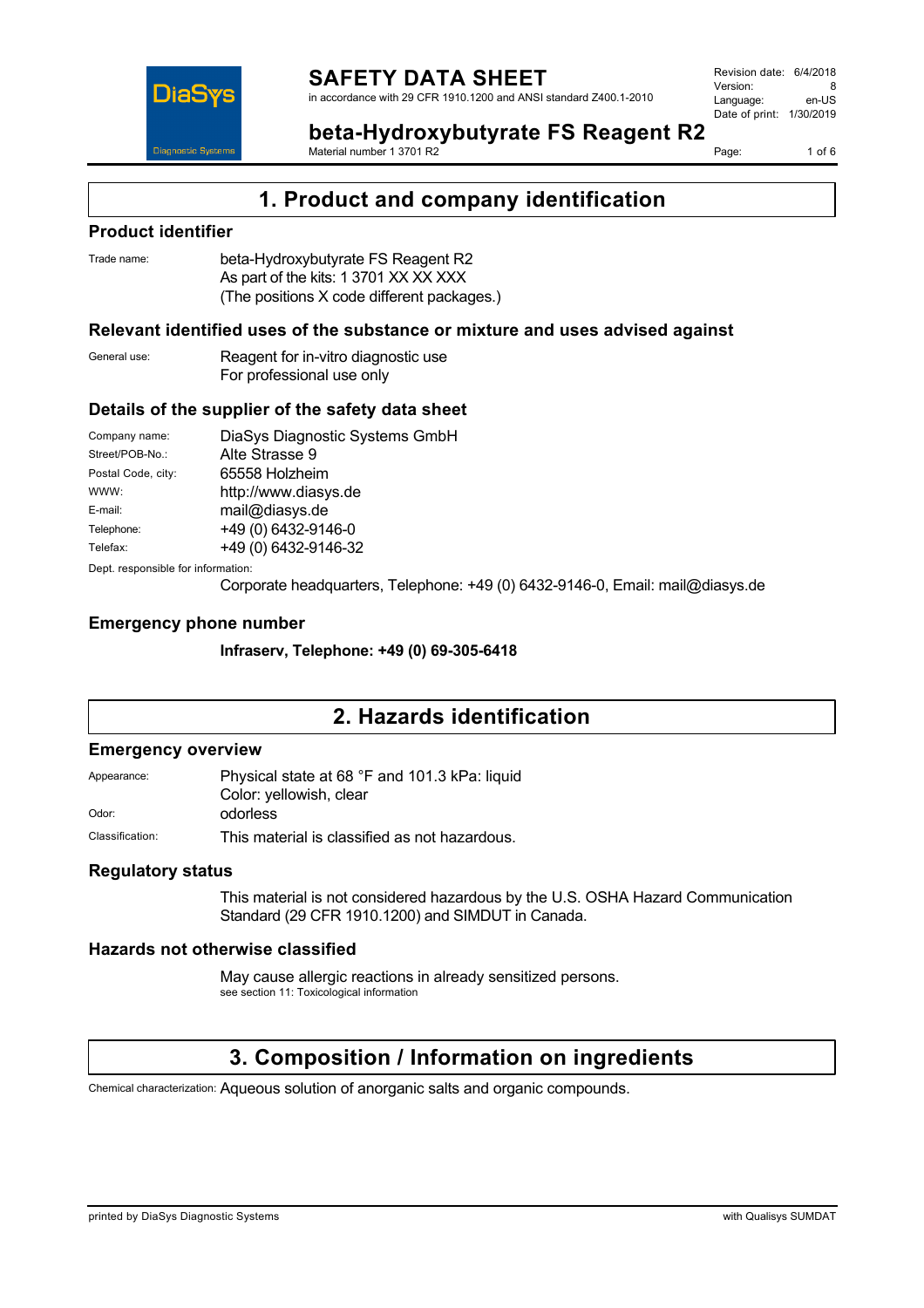

in accordance with 29 CFR 1910.1200 and ANSI standard Z400.1-2010

Revision date: 6/4/2018 Version: 8<br>Language: en-US Language: Date of print: 1/30/2019

### **beta-Hydroxybutyrate FS Reagent R2** Material number 1 3701 R2

Page: 2 of 6

Relevant ingredients:

| CAS No.                  | Designation                                                                                                                               | Content              | Classification                                                                                                                                                                                                                                                                                              |
|--------------------------|-------------------------------------------------------------------------------------------------------------------------------------------|----------------------|-------------------------------------------------------------------------------------------------------------------------------------------------------------------------------------------------------------------------------------------------------------------------------------------------------------|
| <b>CAS</b><br>55965-84-9 | Mixture of<br>5-Chloro-2-methyl-2H-<br>isothiazolin-3-one and<br>2-methyl-2H-isothiazol-3-<br>one (3:1) [EC-No.<br>247-500-7 + 220-239-6] | $0.00015 - 0.0015$ % | Acute Toxicity - oral -<br>Category 3.<br>Acute Toxicity - dermal -<br>Category 3.<br>Acute Toxicity - inhalative -<br>Category 3.<br>Skin Corrosion -<br>Category 1B.<br>Sensitization - skin -<br>Category 1.<br>Aquatic toxicity - acute -<br>Category 1.<br>Aquatic toxicity - chronic -<br>Category 1. |

|                                                    | 4. First aid measures                                                                                                                                                                                                                            |  |
|----------------------------------------------------|--------------------------------------------------------------------------------------------------------------------------------------------------------------------------------------------------------------------------------------------------|--|
| In case of inhalation:                             | Provide fresh air. If you feel unwell, seek medical advice.                                                                                                                                                                                      |  |
| Following skin contact:                            | Take off contaminated clothing and wash it before reuse. Remove residues with water.<br>In case of skin reactions, consult a physician.                                                                                                          |  |
| After eye contact:                                 | Immediately flush eyes with plenty of flowing water for 10 to 15 minutes holding eyelids<br>apart. Remove contact lenses, if present and easy to do. Continue rinsing. In case of<br>troubles or persistent symptoms, consult an opthalmologist. |  |
| After swallowing:                                  | Rinse mouth thoroughly with water. Induce vomiting.<br>Have victim drink large quantities of water, with active charcoal if possible. Seek medical<br>attention.<br>Never give anything by mouth to an unconscious person.                       |  |
| Most important symptoms/effects, acute and delayed |                                                                                                                                                                                                                                                  |  |

May cause allergic reactions in already sensitized persons. In case of eye contact: mild irritant

## **Information to physician**

Treat symptomatically.

## **5. Fire fighting measures**

Flash point/flash point range:

not combustible

Auto-ignition temperature: No data available

Suitable extinguishing media:

Product is non-combustible. Extinguishing materials should therefore be selected according to surroundings.

## **Specific hazards arising from the chemical**

Fires in the immediate vicinity may cause the development of dangerous vapors.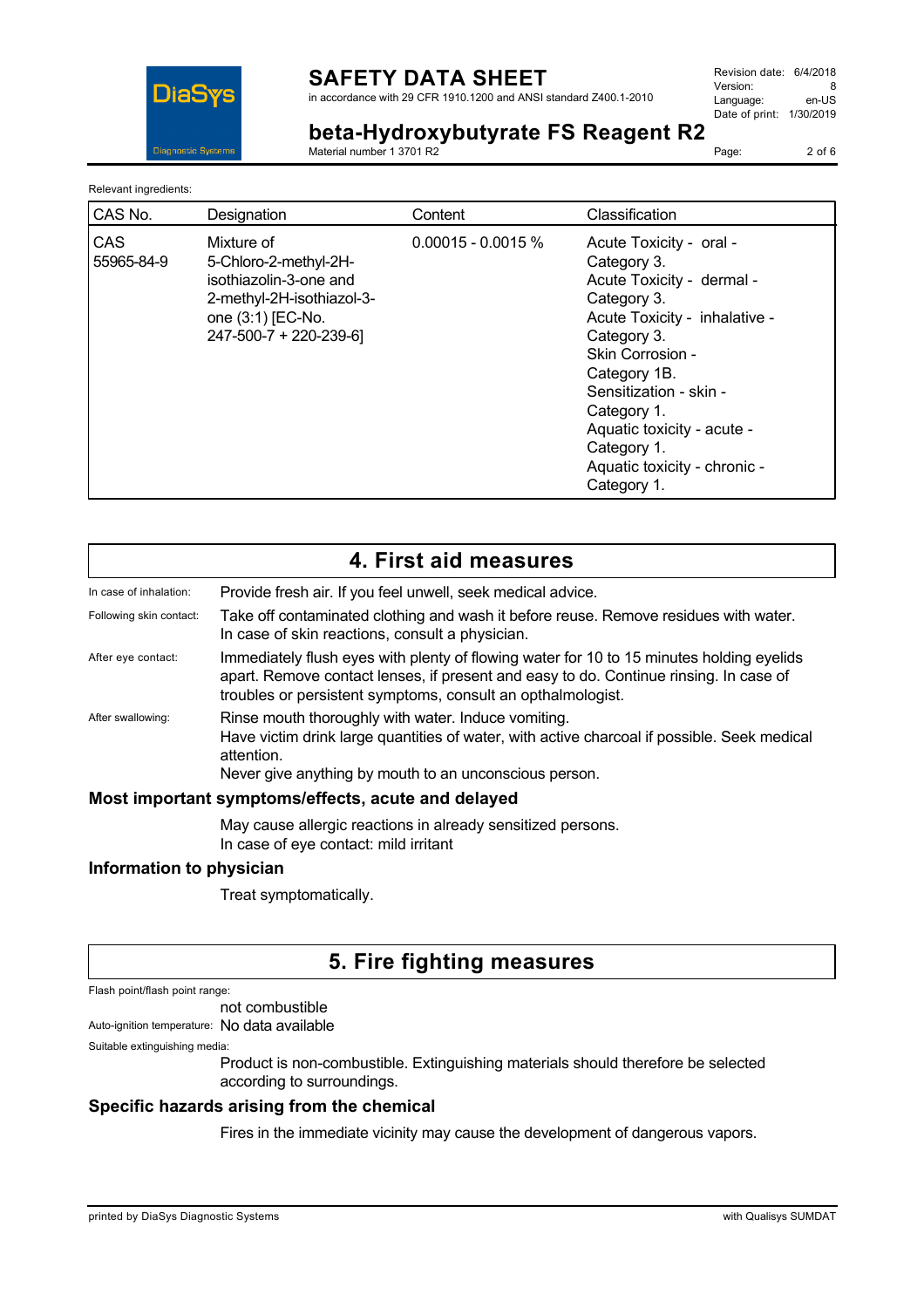

in accordance with 29 CFR 1910.1200 and ANSI standard Z400.1-2010

Page: 3 of 6

**beta-Hydroxybutyrate FS Reagent R2**

Material number 1 3701 R2

Protective equipment and precautions for firefighters:

In case of surrounding fires: Wear self-contained positive pressure breathing apparatus and full firefighting protective clothing.

Additional information: Do not allow fire water to penetrate into surface or ground water.

## **6. Accidental release measures**

Personal precautions: Avoid contact with skin and eyes. Provide adequate ventilation. Wear appropriate protective equipment. Keep unprotected people away. Environmental precautions: Do not allow to penetrate into soil, waterbodies or drains. Methods for clean-up: Soak up with absorbent materials such as sand, siliceus earth, acid- or universal binder. Store in special closed containers and dispose of according to ordinance. Wash spill area with plenty of water.

## **7. Handling and storage**

## **Handling**

Advices on safe handling: Provide adequate ventilation, and local exhaust as needed. Avoid contact with skin and eyes.

> Keep all containers, equipment and working place clean. Wear appropriate protective equipment. Wash hands before breaks and after work. Do not eat, drink or smoke when using this product. Take off contaminated clothing and wash it before reuse. Have eye wash bottle or eye rinse ready at work place.

## **Storage**

Requirements for storerooms and containers:

Keep containers tightly closed and at a temperature between 35.6 °F and 46.4 °F. Do not freeze. Protect from light. Keep sterile.

## **8. Exposure controls / personal protection**

## **Engineering controls**

Provide adequate ventilation, and local exhaust as needed. See also information in chapter 7, section storage.

## **Personal protection equipment (PPE)**

| Eye/face protection             | Tightly sealed goggles according to OSHA Standard - 29 CFR: 1910.133 or ANSI<br>Z87.1-2010.                                                                                                                                             |
|---------------------------------|-----------------------------------------------------------------------------------------------------------------------------------------------------------------------------------------------------------------------------------------|
| Skin protection                 | Wear suitable protective clothing.                                                                                                                                                                                                      |
|                                 | Protective gloves according to OSHA Standard - 29 CFR: 1910.138.<br>Glove material: Nitrile rubber - Breakthrough time: >480 min.<br>Observe glove manufacturer's instructions concerning penetrability and breakthrough time.          |
| Respiratory protection:         | Provide adequate ventilation.                                                                                                                                                                                                           |
| General hygiene considerations: |                                                                                                                                                                                                                                         |
|                                 | Avoid contact with skin and eyes. Take off contaminated clothing and wash it before<br>reuse. Have eye wash bottle or eye rinse ready at work place.<br>Wash hands before breaks and after work. When using do not eat, drink or smoke. |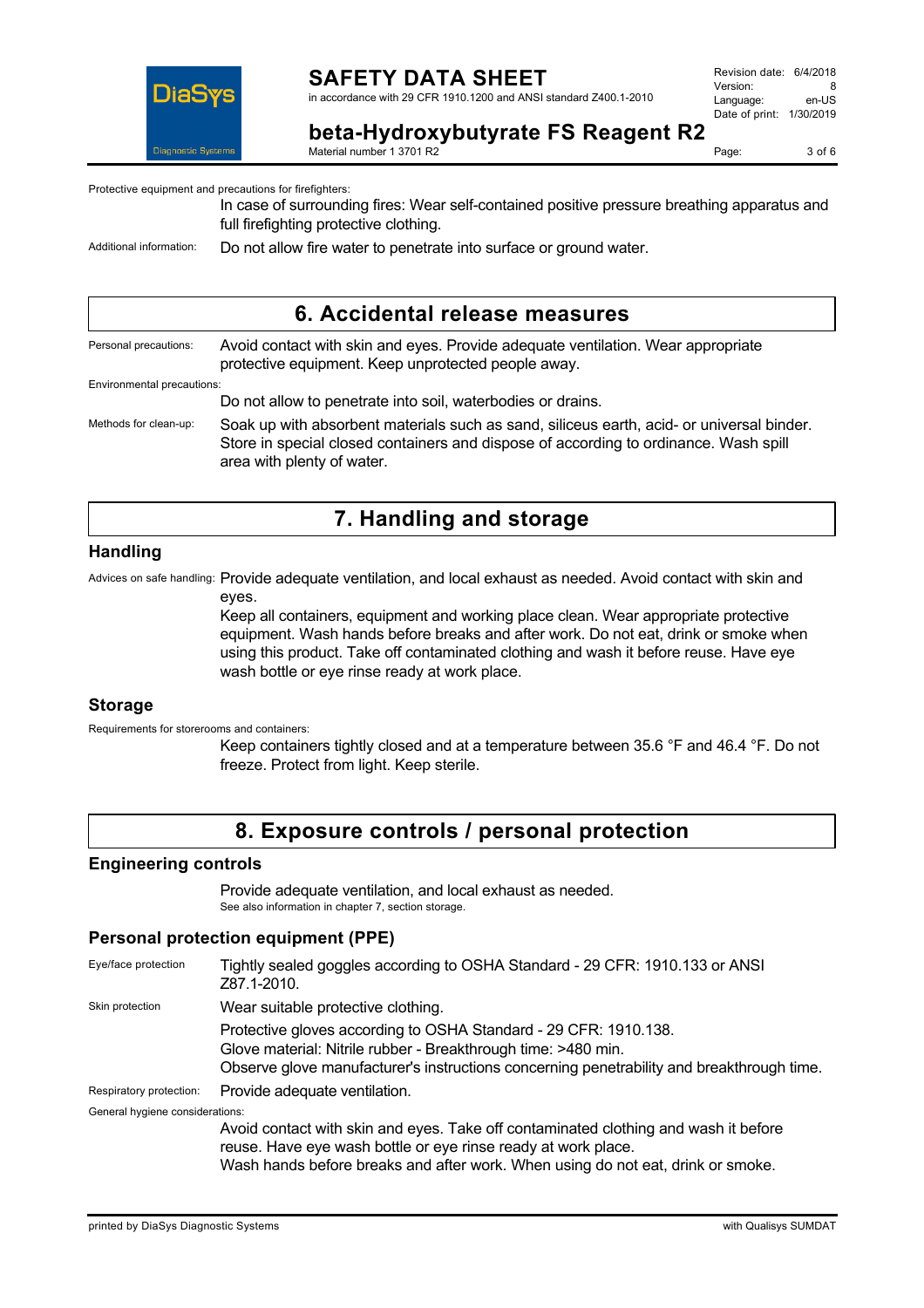

in accordance with 29 CFR 1910.1200 and ANSI standard Z400.1-2010

Revision date: 6/4/2018 Version: 8<br>
Language: en-US Language: Date of print: 1/30/2019

**beta-Hydroxybutyrate FS Reagent R2**

Page: 4 of 6

## **9. Physical and chemical properties**

## **Information on basic physical and chemical properties**

Material number 1 3701 R2

| Appearance:                              | Physical state at 68 °F and 101.3 kPa: liquid<br>Color: yellowish, clear |
|------------------------------------------|--------------------------------------------------------------------------|
| Odor:                                    | odorless                                                                 |
| Odor threshold:                          | No data available                                                        |
| pH value:                                | at 77 °F: 4.3                                                            |
| Melting point/freezing point:            | approx. 32 °F                                                            |
| Initial boiling point and boiling range: | approx. 212 °F                                                           |
| Flash point/flash point range:           | not combustible                                                          |
| Evaporation rate:                        | No data available                                                        |
| Flammability:                            | No data available                                                        |
| Explosion limits:                        | No data available                                                        |
| Vapor pressure:                          | No data available                                                        |
| Vapor density:                           | No data available                                                        |
| Density:                                 | at 68 °F: 1.012 g/mL                                                     |
| Water solubility:                        | completely miscible                                                      |
| Partition coefficient: n-octanol/water:  | No data available                                                        |
| Auto-ignition temperature:               | No data available                                                        |
| Thermal decomposition:                   | No data available                                                        |
| Additional information:                  | No data available                                                        |

# **10. Stability and reactivity**

| Reactivity:                        | No data available                                                                              |  |
|------------------------------------|------------------------------------------------------------------------------------------------|--|
| Chemical stability:                | Stable under recommended storage conditions.                                                   |  |
| Possibility of hazardous reactions | No dangerous reactions with proper and specified storage and handling                          |  |
| Conditions to avoid:               | Protect against heat /sun rays.                                                                |  |
| Incompatible materials:            | strong acids and alkalis                                                                       |  |
| Hazardous decomposition products:  |                                                                                                |  |
|                                    | No hazardous decomposition products when regulations for storage and handling are<br>observed. |  |
| Thermal decomposition:             | No data available                                                                              |  |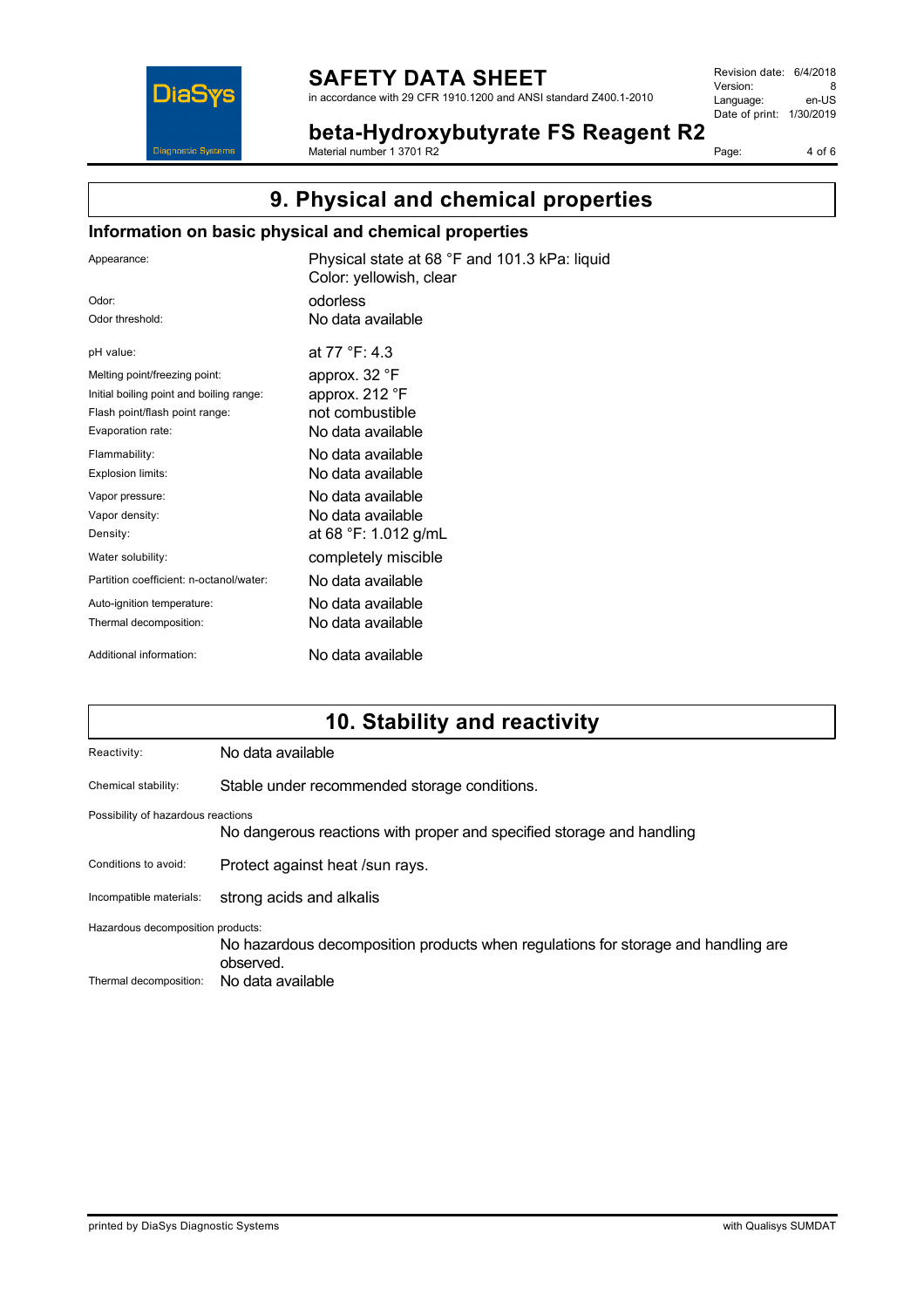

**beta-Hydroxybutyrate FS Reagent R2**

Material number 1 3701 R2

Page: 5 of 6

## **11. Toxicological information**

## **Toxicological tests**

Toxicological effects: The statements are derived from the properties of the single components. No toxicological data is available for the product as such. Acute toxicity (oral): Lack of data. Acute toxicity (dermal): Lack of data. Acute toxicity (inhalative): Lack of data. Skin corrosion/irritation: Lack of data. Serious eye damage/irritation: Based on available data, the classification criteria are not met. mild irritant Sensitisation to the respiratory tract: Lack of data. Skin sensitisation: Based on available data, the classification criteria are not met. May cause allergic reactions in already sensitized persons. Germ cell mutagenicity/Genotoxicity: Lack of data. Carcinogenicity: Lack of data. Reproductive toxicity: Lack of data. Effects on or via lactation: Lack of data. Specific target organ toxicity (single exposure): Lack of data. Specific target organ toxicity (repeated exposure): Lack of data. Aspiration hazard: Lack of data.

## **12. Ecological information**

## **Ecotoxicity**

Further details: No data available

## **Mobility in soil**

No data available

#### **Persistence and degradability**

Further details: No data available

## **Additional ecological information**

General information: Do not allow to enter into ground-water, surface water or drains.

## **13. Disposal considerations**

#### **Product**

Recommendation: Special waste. Dispose of waste according to applicable legislation.

### **Contaminated packaging**

Recommendation: Dispose of waste according to applicable legislation. Non-contaminated packages may be recycled.